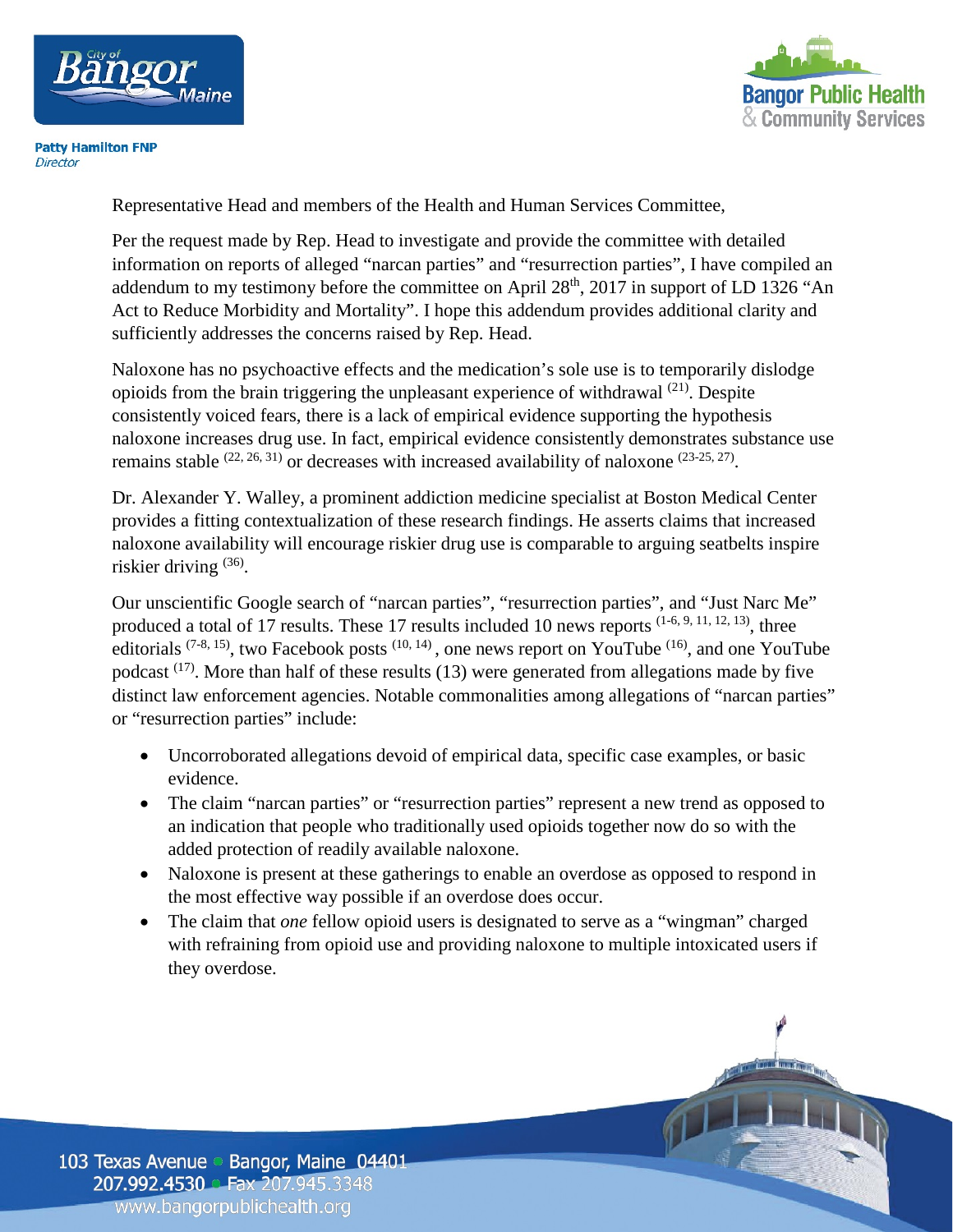Despite the concern and alarm raised by various news reports, there was not a single verified instance of a "narcan party" or "resurrection party". As of June 2014, nationwide 644 local programs in 30 states and Washington, D.C. recorded 26,453 overdose reversals (31). Given the tens of thousands of overdose reversals, one would expect far more reports of "narcan" or "resurrection" "parties" if indeed these alleged incidents are a statistically significant trend especially given the high level of scrutiny leveled at people who use drugs (33,34,35).

It is important to note people who use drugs have consistently used drugs in groups. For at least 2 decades and long before naloxone was distributed to users, news reports have documented physical sites where users gather to use heroin and other drugs (39). In fact, using together is preferable because it maintains the possibility of a peer calling 911 in the event of an overdose (18). Nevertheless, these sites and gatherings could be perceived as "parties" regardless of whether the intention of those present is to achieve a hedonistic outcome, cope with physical or emotional injuries, or stave off withdrawals.

The first report of "narcan parties" appears to come from allegations made by US District Attorney for North Dakota Chris Myers <sup>(12, 13, 16)</sup>. Mr. Myers claims "kids" in "opiate culture" "go out and party and always have a wingman". A wingman is a fellow user who "wouldn't be using that night and they would make sure that if somebody overdosed, they could inject them with Narcan, to hopefully save their life". According to Mr. Myers- "'Just Narc Me' is something drug users who are about to overdose say to someone who is sober, asking them for a shot of Narcan." Mr. Myers further claims a recent criminal case he prosecuted demonstrates his claim, but does offer any specifics to corroborate the allegation. Third party attempts to corroborate Mr. Myers allegations were unsuccessful (15).

Mr. Myers statements appear to cast life-saving harm reduction strategies in a negative light as well as present unlikely, if not impossible, scenarios. Foremost, harm reduction and public health professionals routinely implore drug users "Do not use alone". Using alone is highly dangerous because there is no one available to respond appropriately to an overdose by calling 911, administering naloxone, and using CPR<sup> $(18)$ </sup>. Mr. Myers does identify a growing trend although he seems to misinterpret what this trend represents. People who traditionally used opioids together to increase safety now have an added, albeit imperfect, safeguard: naloxone.

Likewise, the criticism of supposed "wingmen" is misguided. Using in the company of a sober individual would be vastly safer than using in the company of intoxicated individuals. Importantly, Mr. Myers account does not indicate people are "chasing the ultimate high", but rather seeking to reduce the likelihood of death "if" they overdose  $(12, 13, 16)$ . Rather than disturbed, we should be encouraged that research demonstrates between 85%-89% of drug users are willingly to provide naloxone to their peers during an overdose  $(28,29,30)$ .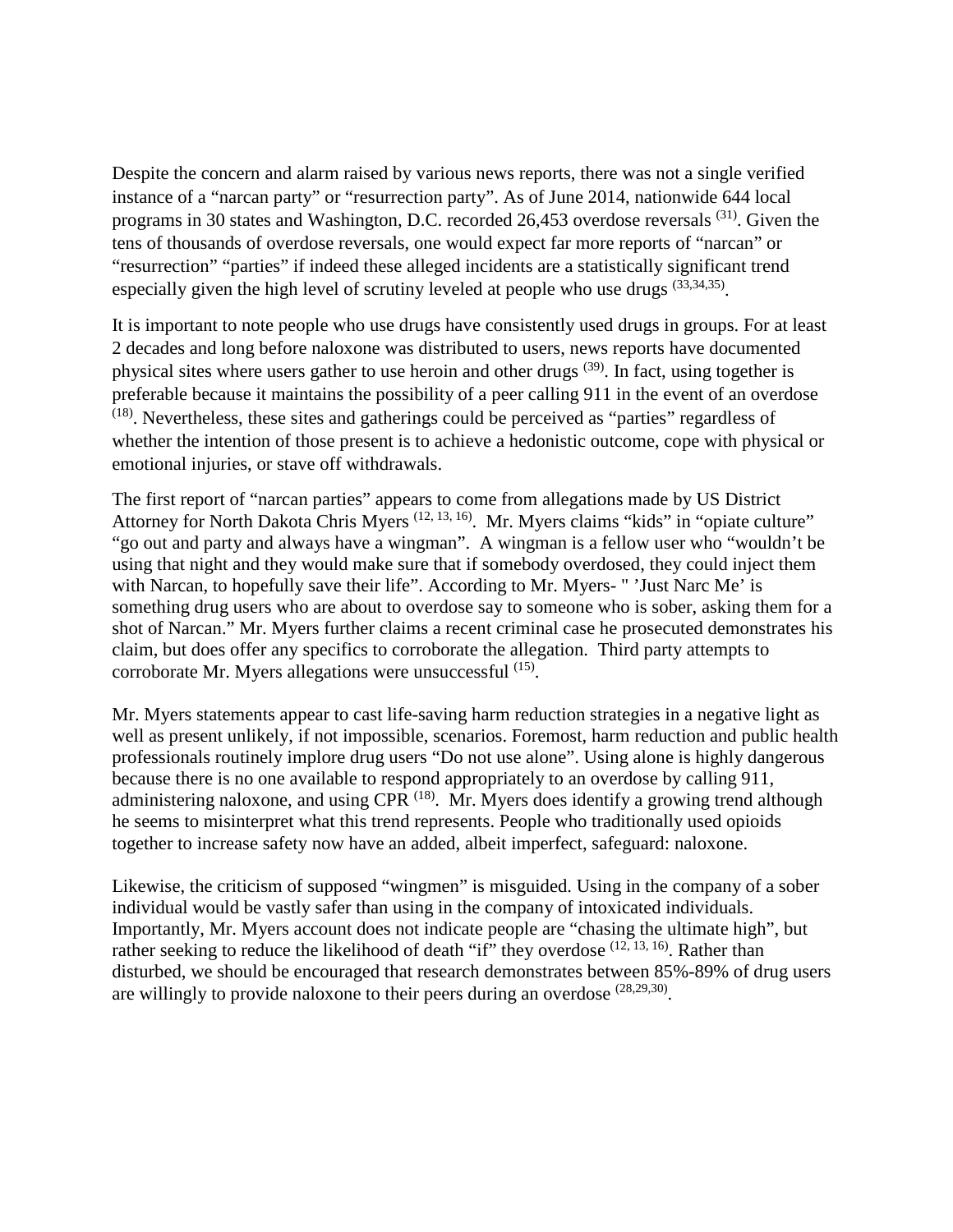The claim users casually say the statement "Just Narc Me" prior to overdosing deserves particular scrutiny. One should question how an individual on the verge of an overdose would be a). Capable of predicting their imminent overdose in the fugue of intoxication b). Conscious enough to be coherent. Contrast the purported casualness of saying "Just Narc Me" with actual first-hand accounts of opioid overdose reversal from survivors.

"Coming 'round is horrible. I guess it feels like being a rabbit caught in the spotlights. You have no idea what's going on;….You are disorientated, confused, weak, and very scared. You just want to sink back into the protective wraparound the heroin brings; you want everything and everyone to just go away. Every piece of you wants to get up and run, and just keep going, but there's no energy, nothing—total disassociation from reality, with everything around you playing out like a shit reality show in which you're the unwilling star with nowhere to hide " $(37)$ .

"It hurts, it hurts bad,…You wake right up, but you feel real bad. You sick now. Maybe the next day you can get better"  $(19)$ .

"You could do 30 bags and you're not going to feel nothing for hours"  $(19)$ .

These accounts are reflective of published studies that have documented that naloxone makes withdrawal "symptoms…more intense". Moreover, "people who use opioids and who have experienced the acute withdrawal effects that accompany naloxone consistently deny that they are more comfortable using heroin frequently or in higher doses because of naloxone availability"  $(20)$ .

The distress of having to save another's life should not be understated either. Based on research drawn from interviews with opioid users, Andrew McAuley, a senior epidemiologist at Health Protection Scotland reflects "To fellow heroin users, some of whom will still be high from their own hit, rescuing your injecting friend is often a harrowing experience. As with anyone suddenly called on to save the life of someone dying in front of their eyes, they told him their overriding emotions were panic and fear" (19).

Three the news reports of "narcan parties" were based on allegations made by Chief Jack Soberick of Landsford, Pennsylvania<sup>(1-3)</sup>. Notably, what appears to be the original article from which the additional reports were generated indicated "They (the police department) *believe* (emphasis mine) people are taking part in Narcan parties". The report goes on to state, "The police chief said the heroin problem has actually plateaued and the major issue is crystal meth in Lansford." <sup>(2)</sup> This seems to indicate even if Chief Soberick's *belief* is founded the use of naloxone has not correspond with an increase in new users.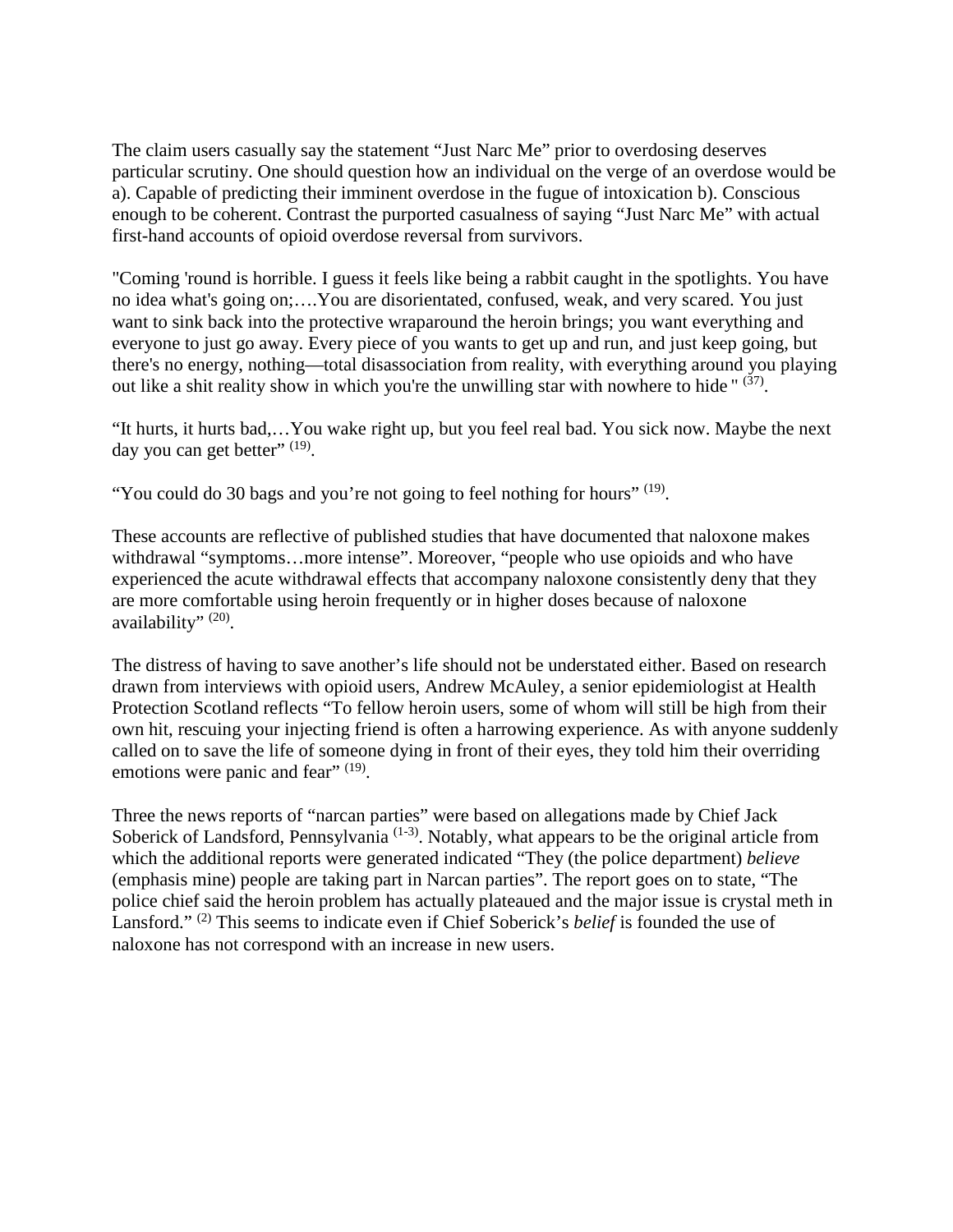Two other new reports referencing so called "narcan parties" come from Pennsylvania as well <sup>(9,</sup> <sup>11)</sup>. One report includes claims made by Lancaster County District Attorney that naloxone availability has produced a "liberalization", "fearlessness", and users more willingly to take "more risks". The District Attorney offers no data or specific case(s) to support these claims. The additional news article includes two quotes from Pennsylvania state legislators "kids are having opioid parties with no fear of overdose," and "I can tell you, drug dealers are throwing Narcan parties". Again these claims are not supported by any data, specific case(s), or particular example(s).

Another three news reports and one related Facebook Post come from Ohio specifically Bath Township and Toledo<sup> $(4-6)$ </sup>. One report raises alarm that alleged "resurrection parties" are occurring. No data or specific case(s) are offered in the report which notes "Bath Police have not been called out to any of these 'resurrection parties' ". In the second report, an Ohio treatment provider Matt Rizzo responds to "reports" of "narc parties", "resurrection parties", or "whatever they are calling them." The third report consists of two one line paragraphs. Again these claims include no specific data, case(s), or example(s).

To summarize, reports of "narcan parties" and "resurrection parties" are sparse, uncorroborated by data, specific cases, or even verifiable evidence. Significantly, one claim often produces two or more news reports giving the impression the allegations are more widespread than a claims made by a handful of individuals. Further, these reports stand in stark contrast to the body of available peer-reviewed research that naloxone availability does not increase high-risk opioid use. In all likelihood, the reports are based on a misunderstanding or misrepresentation of the widely accepted harm reduction strategies of using opioids with others and with the added safeguard of live-saving naloxone.

As a community, Maine certainly has major challenges to overcome before reversing the opioid crisis. Heath and I are happy to make ourselves available to provide more detailed research to inform the hard work ahead. Our contact information is below.

In closing, I want to thank Rep. Head and the members of the committee and the legislature at large for raising important questions, critically examining the information brought before them, and doing the hard work of crafting public policy aimed at preserving human life in the face of this drug crisis.

Patty Hamilton, Director Bangor Public Health and Community Services 103 Texas Avenue, Bangor, ME 04401 [Patty.hamilton@bangormaine.gov](mailto:Patty.hamilton@bangormaine.gov) 207-992-4550

Heath Myers, Overdose Prevention Specialist Bangor Public Health and Community Services 103 Texas Avenue, Bangor, ME 04401 [heath.myers@bangormaine.gov](mailto:heath.myers@bangormaine.gov)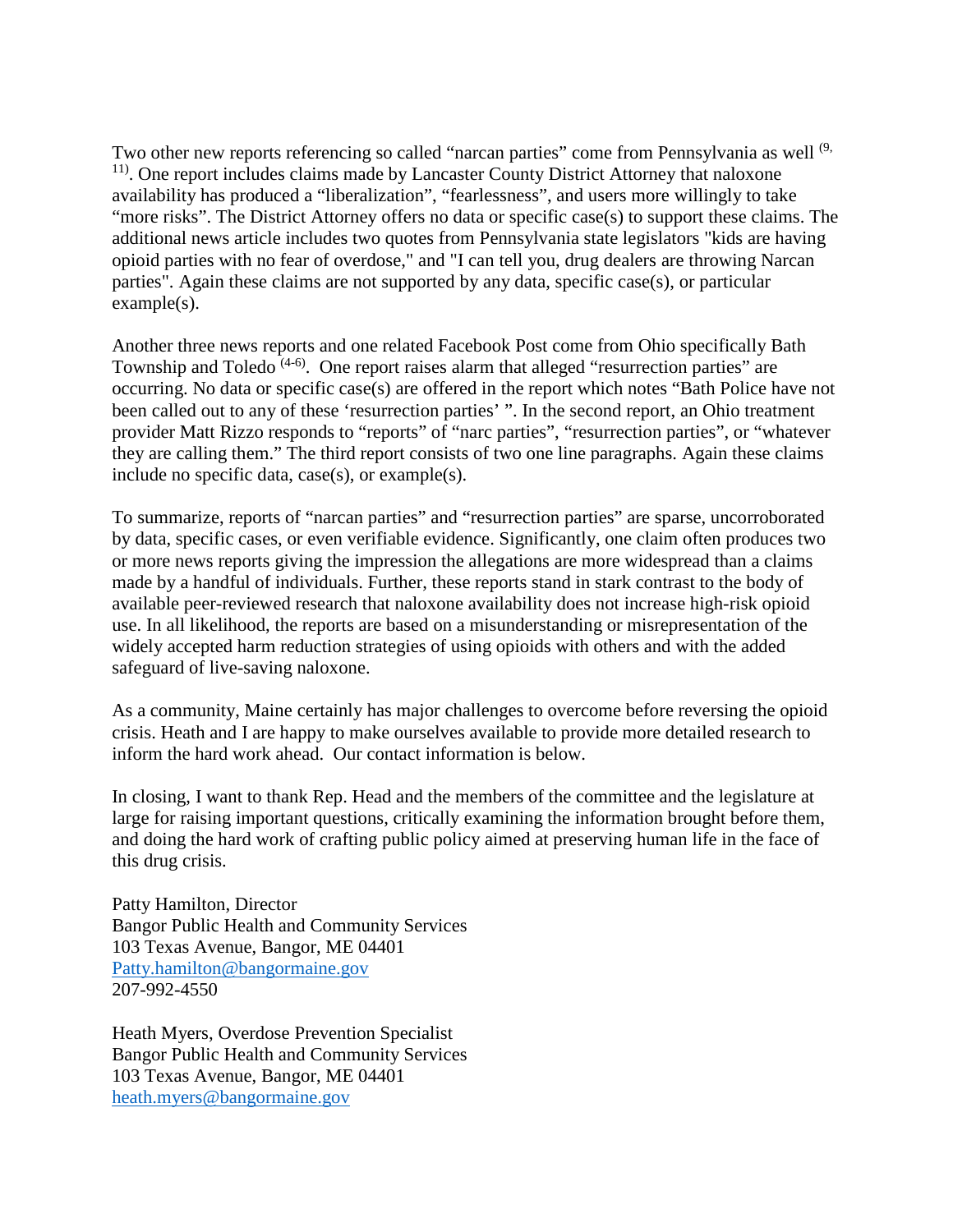207-992-4531 (w) 207-949-9961 (c)

References

- 1. *Narcan parties becoming a disturbing trend, police say* (Video file). (2017, April 27). Retrieved from http://www.wpxi.com/news/top-stories/narcan-parties-becomingdisturbing-trend-police-say/516650606
- 2. *Officials warn of 'Narcan parties'* (Video file). (2017, April 26). Retrieved from http://www.wfmz.com/news/poconos-coal/officials-warn-of-narcanparties/464906726
- 3. *Narcan parties becoming disturbing trend, police say*. (Video file). (2017, April 27). Retrieved from http://www.fox25boston.com/news/narcan-parties-becomingdisturbing-trend-police-say/516734552
- 4. *Bath police send warning about 'resurrection parties'* (Video file). (2016, October 7). Retrieved from http://www.cleveland19.com/story/33342654/bath-police-sendwarning-about-resurrection-parties
- 5. *"Narc-Me" parties are a deadly new twist to Heroin.* (Video file). (2016, April 20). Retrieved from http://www.13abc.com/home/headlines/Narc-Me-parties-are-adeadly-new-twist-to-Heroin-376440131.html
- 6. *Questions raised about Naloxone and its unintended consequences* (Video file). (2016, April 25). Retrieved from http://nbc24.com/news/local/questions-raised-aboutnarcan-and-its-unintended-consequences
- 7. Richards, W. J. (2017, February 12).Giving Narcan to addicts can be counterproductive. *The Vindicator*. Retrieved from http://www.vindy.com/news/2017/feb/12/givingnarcan-to-addicts-can-be-counterp/
- 8. J. Grendell. D. (2017 February 19). Another Viewpoint: Narcan not helping to solve opioid epidemic. *The Morning Journal.* Retrieved from http://www.morningjournal.com/article/MJ/20170219/NEWS/170219425
- 9. Leonard, J. (2016, August 3) 'Drug dealers are throwing Narcan parties'. *Upgruv*. Retrieved from http://www.upgruv.com/lawmakers-hesitant-to-expand-narcanaccess-1957206979.html
- 10. Jen Picciano Cleveland 19 (Cleveland 19 News). (2016, October 7). Resurrection parties. (Facebook post). Retrieved from https://www.facebook.com/jenpiccianocleveland19/photos/pb.881958395152096.
	- 2207520000.1475892810./1461033873911209/?type=3&theater
- 11. *Police raising concerns about "narcan parties" offering drugs and antidote to users.* (Video file). (2017, March 21). Retrieved from http://www.wgal.com/article/police-raising- concerns-about-narcan-partiesoffering-drugs-and-antidote-to-users/9165193
- 12. *"Just NARC Me: New trend among addicts"*. (Video file). (2016, April 14). Retrieved from http://www.kbtx.com/content/news?article=375723741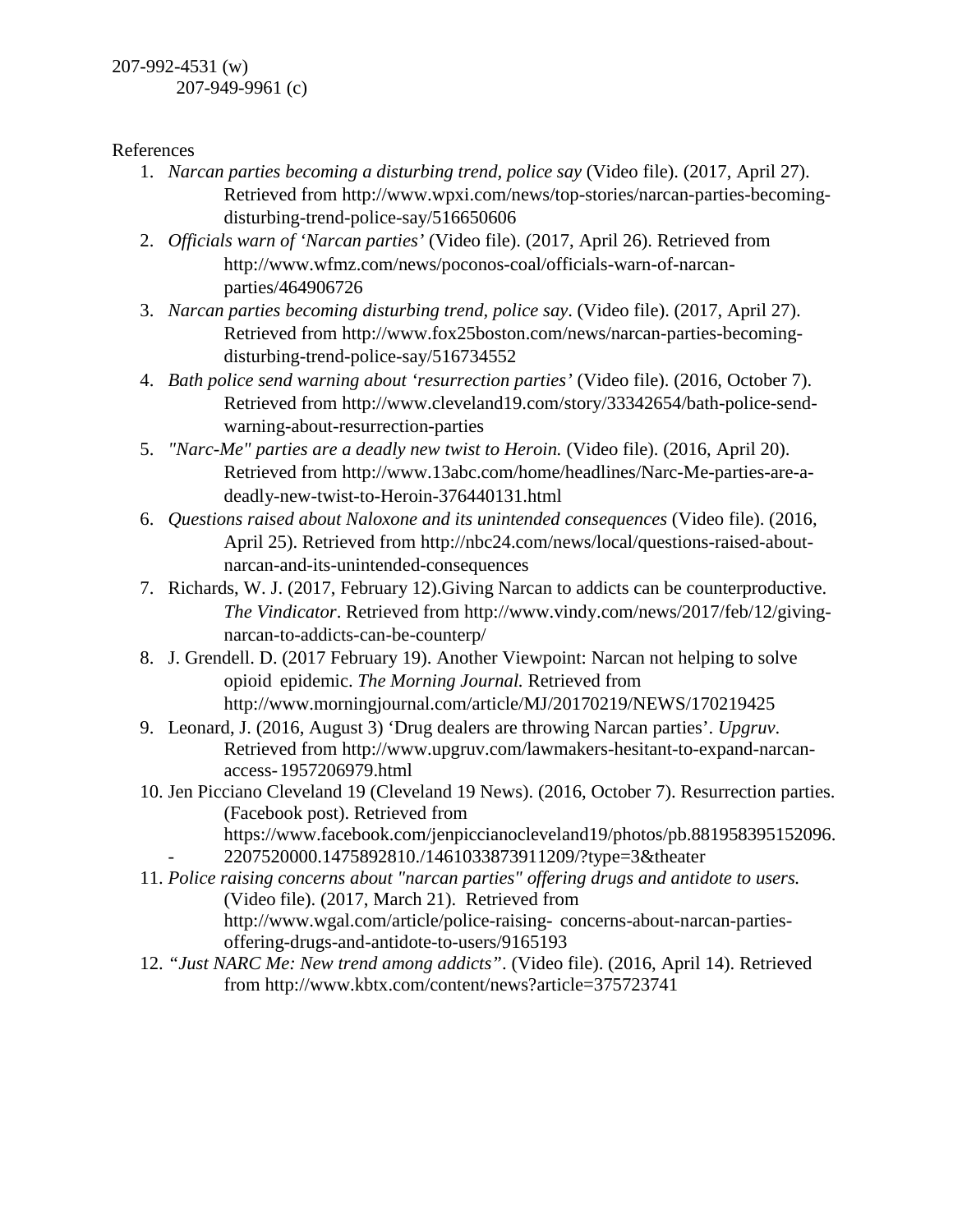- 13. *"Just NARC Me: New trend among addicts"*. (Video file). (2016, April 13). Retrieved from http://www.valleynewslive.com/home/headlines/Just-Narc-Me-Trendamong-addicts-375625121.html
- 14. The Addict's Parent's United. (The Addict's Parent's United). "Just Narc Me": Trend among addicts. (Facebook post). Retrieved from https://www.facebook.com/permalink.php?story\_fbid=1600645463588776&id=1 447286725591318
- 15. Siegel, Z. (2016, April 25). What the heck is "Just Narc Me" all about. *The Fix.* Retrieved from https://www.thefix.com/what-heck-just-narc-me-all-about
- 16. Valley News Live. (2016, April 13). *Just Narc Me.* Retrieved from https://www.youtube.com/watch?v=I0n111F6Vz0
- 17. Cabrera, L. (2017, April 29). *Narcan and heroin drug house parties.* Retrieved from https://www.youtube.com/watch?v=5R\_\_apJJ4hM
- 18. Harm Reduction Coalition. (2012). Retrieved from http://harmreduction.org/wpcontent/uploads/2012/11/od- manual-final-links.pdf
- 19. Moraff, C. (2016, March 22). Life is hell after narcan, heroin's miracle cure. *The Daily Beast.* Retrieved from http://www.thedailybeast.com/articles/2016/03/22/life-ishell-after-narcan-heroin-s-miracle-cure.html
- 20. Kim, D., Irwin, K.S., & Khoshnood, K. (2009). Expanded Access to Naloxone: Options for Critical Response to the Epidemic of Opioid Overdose Mortality. *American Journal of Public Health*, *99*(3), 402-407. Retrieved from https://www.ncbi.nlm.nih.gov/pmc/articles/PMC2661437/
- 21. Hsu W., Rao R.B., Nelson L.S. (1997). Naloxone hazards overstated. *Journal of Toxicology. Clinical Toxicology*, *35*(2), 215–217. 219–220. Retrieved from https://www.ncbi.nlm.nih.gov/pubmed/9120896
- 22. Maxwell S., Bigg D., Stanczykiewicz K., & Carlberg-Racich, S. (2006). Prescribing naloxone to actively injecting heroin users: a program to reduce heroin overdose deaths. *Journal of Addictive Diseases, 25*(3), 89–96. Retrieved from https://www.ncbi.nlm.nih.gov/pubmed/16956873
- 23. Seal K.H., Thawley R., Gee L., Bamberger, J., Kral, A.H., Ciccarone, D., Downing, M. & Edlin, B.R. (2005). Naloxone distribution and cardiopulmonary resuscitation training for injection drug users to prevent heroin overdose death: a pilot intervention study. *Journal of Urban Health, 82*(2), 303–311. Retrieved from https://www.ncbi.nlm.nih.gov/pmc/articles/PMC2570543/
- 24. Wagner K.D., Valente T.W., Casanova M., Partovi, S.M., Mendenhall, B.M., Hundley, J.H., Gonzalez, M., & Unger J.B. (2010). Evaluation of an overdose prevention and response training program for injection drug users in the Skid Row area of Los Angeles, CA. *The International Journal on Drug Policy*, *21*(3), 186–193. Retrieved from https://www.ncbi.nlm.nih.gov/pubmed/19268564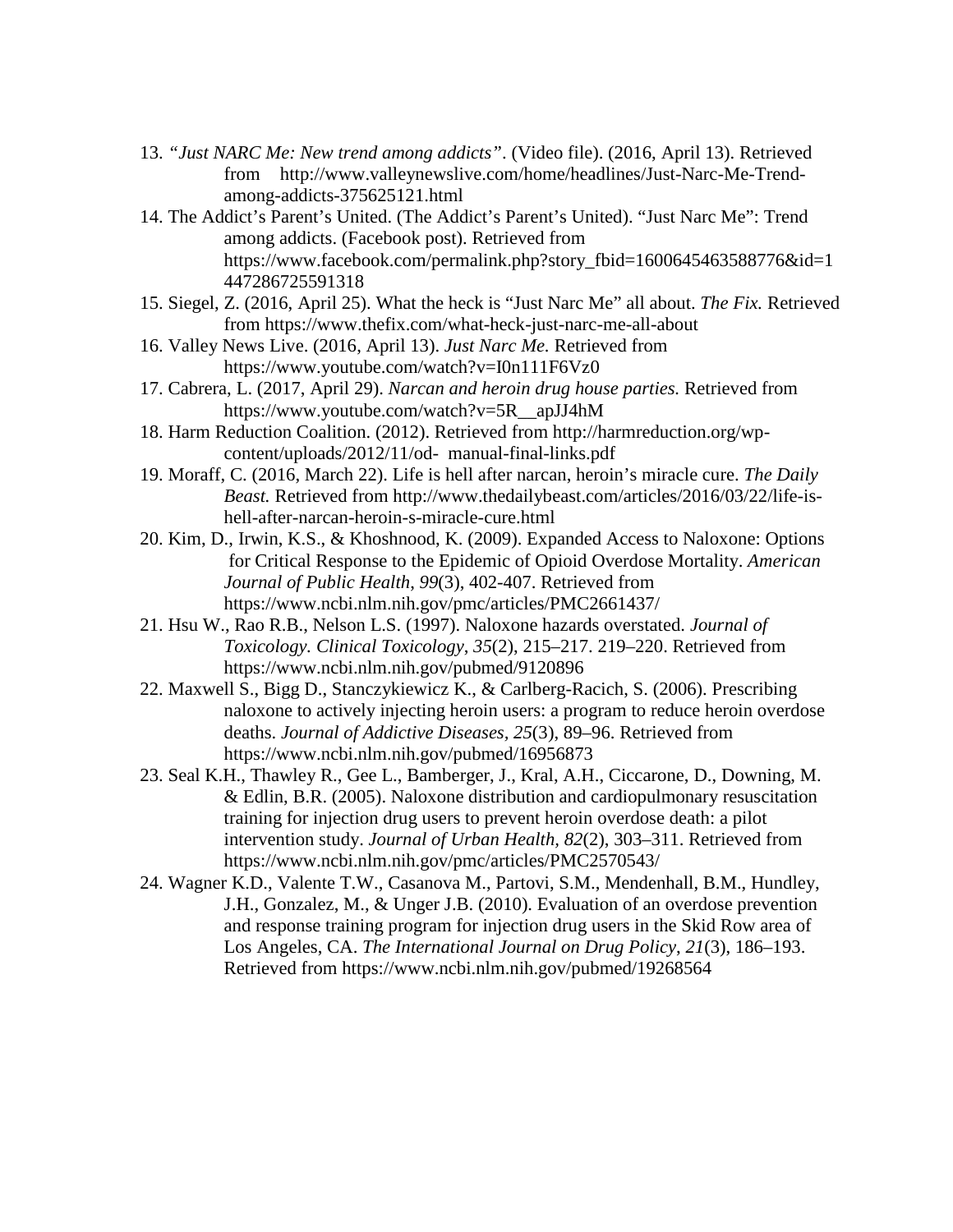- 25. Maxwell S., Bigg D., Stanczykiewicz K., & Carlberg-Racich S. (2006). Prescribing naloxone to actively injecting heroin users: a program to reduce heroin overdose deaths. *Journal of Addiction Disease, 25*(3), 89–96. Retrieved from https://www.ncbi.nlm.nih.gov/pubmed/16956873
- 26. Piper T.M., Rudenstine S., Stancliff S., Sherman, S., Nandi, V., Clear, A. & Galea, S. (2007). Overdose prevention for injection drug users: lessons learned from naloxone training and distribution programs in New York City. *Harm Reduction Journal (4)*3, 1-8. Retrieved from https://www.ncbi.nlm.nih.gov/pmc/articles/PMC1797013/
- 27. Beletsky L., Ruthazer R., Macalino G.E., Rich J.D., Tan L., & Burris S. (2007). Physicians' knowledge of and willingness to prescribe naloxone to reverse accidental opiate overdose: challenges and opportunities. *Journal of Urban Health, 84*(1), 126–136
- 28. Strang J., Powis B., Best D., Vingoe L., Griffiths P., Taylor C., Welch, S., & Gossop, M. (1994). Preventing opiate overdose fatalities with take-home naloxone: pre-launch study of possible impact and acceptability. *Addiction*, *94* (2):199-204. Retrieved from https://www.ncbi.nlm.nih.gov/pubmed/10396785
- 29. Seal K.H., Downing M., Kral A.H., Singleton-Banks, S., Hammond, J.P., Lorvick, J., Ciccarone, D., & Edlin, B.R. (2003). Attitudes about prescribing take-home naloxone injection drug users for the management of heroin overdose: a survey of street-recruited injectors in the San Francisco Bay area. *Journal of Urban Health, 80*(2), 291–301. Retrieved from https://www.ncbi.nlm.nih.gov/pubmed/12791805
- 30. Lagu T, Anderson BJ, Stein M. (2006). Overdoses among friends: drug users are willing to administer naloxone to others. *Journal of Substance Abuse Treatment, 30*(2), 129–133. Retrieved from https://www.ncbi.nlm.nih.gov/pubmed/16490676
- 31. Doe-Simkins M, Quinn E, Xuan Z, Sorensen-Alawad A, Hackman H, Ozonoff A, & Walley, A. Y. (2014). Overdose rescues by trained and untrained participants and change in opioid use among substance-using participants in overdose education and naloxone distribution programs: a retrospective cohort study. *BMC Public Health*, *14*, 297. Retrieved from https://www.ncbi.nlm.nih.gov/pubmed/12791805
- 32. Wheeler, E., Jones, S.T., Gilbert, M.K., & Davidson, P.J. (2014). Opioid Overdose Prevention Programs Providing Naloxone to Laypersons -- United States, 2014. *Morbidity & Mortality Report,* 64(23), 631-635.
- 33. Ahern J., Stuber J., & Galea S. (2007). Stigma, discrimination and the health of illicit drug users. *Drug and Alcohol Dependence 88*(2–3),188–196. Retrieved from https://www.ncbi.nlm.nih.gov/pubmed/17118578
- 34. Young M., Stuber J., Ahern J., & Galea, S. (2005). Interpersonal discrimination and the health of illicit drug users. *The American Journal of Drug and Alcohol Abuse*, 2005 *31*(3):371–391. Retrieved from https://www.ncbi.nlm.nih.gov/pubmed/16161724